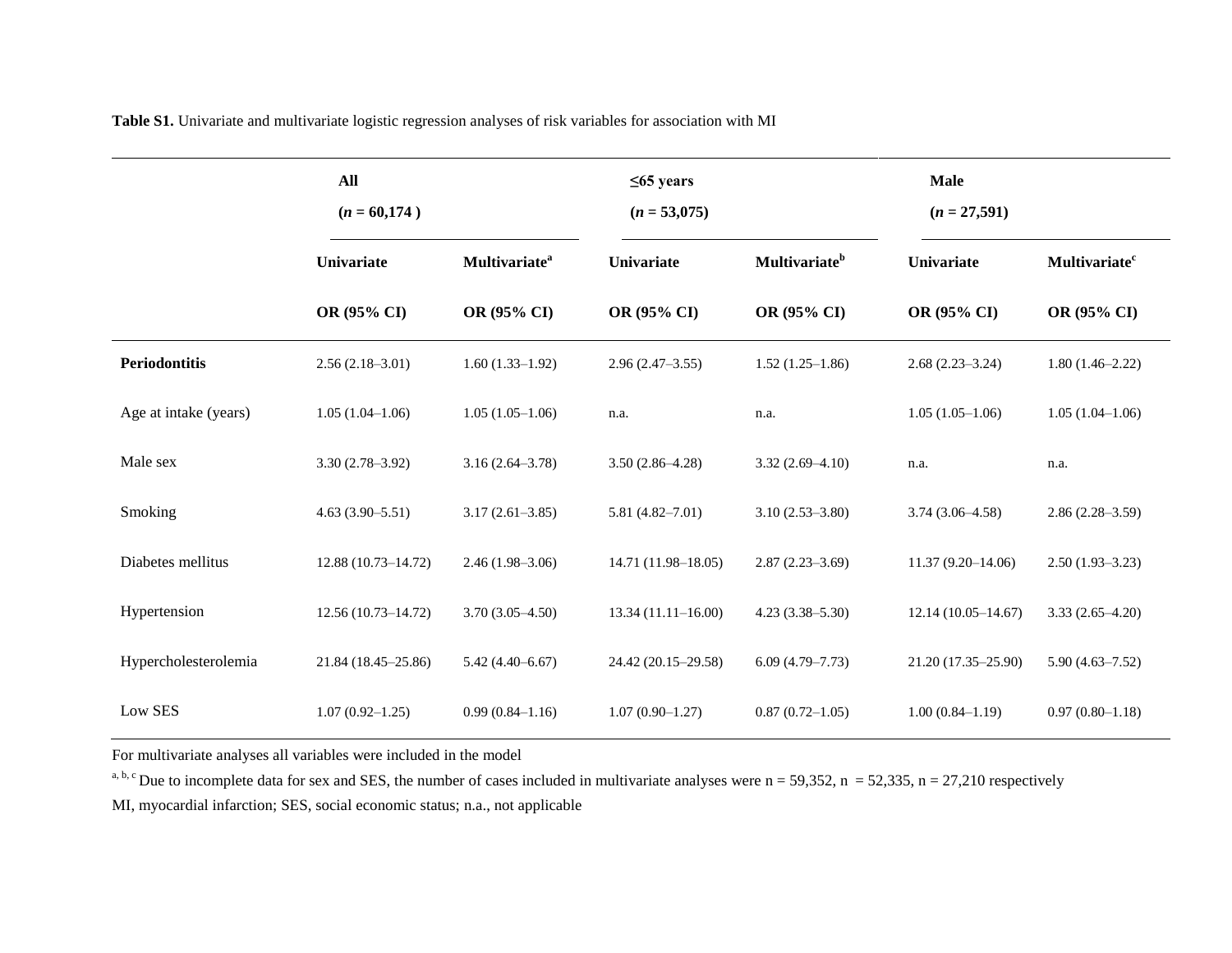**Table S2.** Univariate and multivariate logistic regression analyses of risk variables for association with CVA

|                       | <b>All</b><br>$(n = 60,174)$ |                                  | $\leq 65$ years<br>$(n = 53,075)$ |                           | <b>Male</b><br>$(n = 27,591)$ |                                 |
|-----------------------|------------------------------|----------------------------------|-----------------------------------|---------------------------|-------------------------------|---------------------------------|
|                       | Univariate                   | <b>Multivariate</b> <sup>a</sup> | Univariate                        | Multivariate <sup>b</sup> | Univariate                    | <b>Multivariate<sup>c</sup></b> |
|                       | OR (95% CI)                  | OR (95% CI)                      | OR (95% CI)                       | OR (95% CI)               | OR (95% CI)                   | OR (95% CI)                     |
| <b>Periodontitis</b>  | $2.54(2.08-3.10)$            | $1.55(1.25-1.92)$                | $2.65(2.12-3.31)$                 | $1.36(1.07-1.72)$         | $2.16(1.63 - 2.85)$           | $1.38(1.02 - 1.87)$             |
| Age at intake (years) | $1.05(1.04-1.05)$            | $1.04(1.03-1.05)$                | n.a.                              | n.a.                      | $1.06(1.05-1.07)$             | $1.05(1.04 - 1.07)$             |
| Male sex              | $1.32(1.10-1.59)$            | $1.18(0.98-1.44)$                | $1.19(0.96 - 1.48)$               | $1.05(0.84 - 1.31)$       | n.a.                          | n.a.                            |
| Smoking               | $4.20(3.38 - 5.21)$          | $2.74(2.16-3.47)$                | $4.89(3.88 - 6.18)$               | $2.64(2.05-3.39)$         | $3.32(2.47 - 4.46)$           | $2.42(1.75-3.35)$               |
| Diabetes mellitus     | $10.28(8.18-12.92)$          | $1.85(1.42 - 2.42)$              | $10.97(8.44 - 14.26)$             | $1.91(1.40-2.61)$         | $8.50(6.21-11.61)$            | $1.70(1.18-2.44)$               |
| Hypertension          | $16.40(13.57-19.81)$         | $6.16(4.89 - 7.76)$              | $17.01(13.69 - 21.13)$            | $7.02(5.37-9.16)$         | $16.40(12.63 - 21.29)$        | $6.33(4.62 - 8.68)$             |
| Hypercholesterolemia  | 16.73 (13.56–20.65)          | $3.49(2.70 - 4.49)$              | 18.60 (14.66–23.61)               | $4.04(3.01 - 5.43)$       | 14.28 (10.69-19.08)           | $3.12(2.20-4.41)$               |
| Low SES               | $1.08(0.89 - 1.30)$          | $1.02(0.84 - 1.23)$              | $1.16(0.93 - 1.43)$               | $1.01(0.81-1.26)$         | $0.98(0.76 - 1.27)$           | $1.00(0.79-1.30)$               |

For multivariate analyses all variables were included in the model

<sup>a, b, c</sup> Due to incomplete data for sex and SES, the number of cases included in multivariate analyses were  $n = 59,352$ ,  $n = 52,335$ ,  $n = 27,210$  respectively

CVA, cerebrovascular accident; SES, social economic status; n.a., not applicable